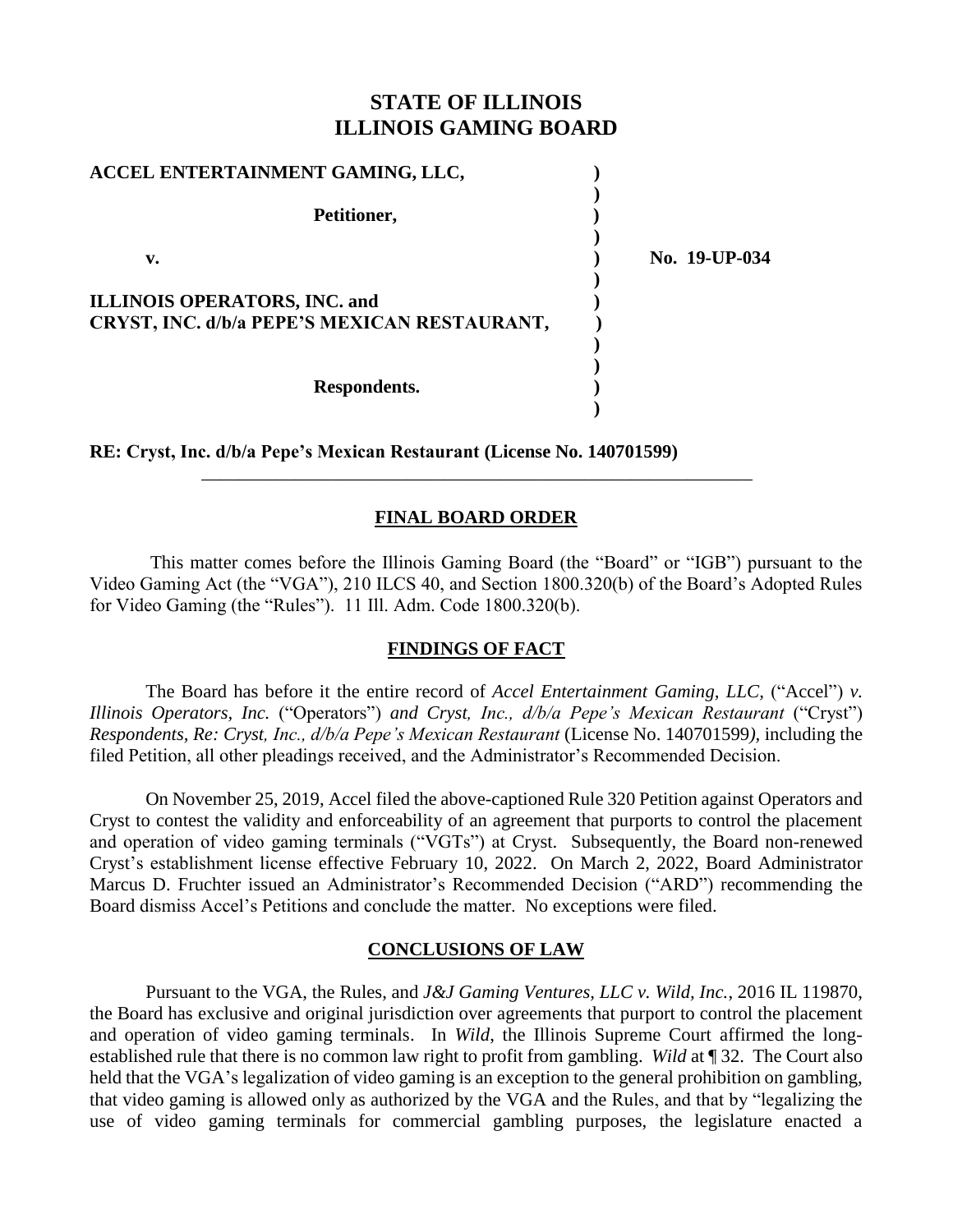comprehensive statutory scheme, creating rights and duties that have no counterpart in common law or equity." *Id*. Cryst no longer possesses a valid establishment license. No party filed Exceptions to the ARD asking the Board to reject or modify the ARD. In view of the foregoing, the Board finds it is not a proper use of the limited time and resources of all involved to continue this matter.

Therefore, after careful review and consideration of the entire record, the Board hereby:

- (1) Adopts the Administrator's Recommended Decision to the extent it recommends concluding the matter;
- (2) Dismisses Accel's Petition;
- (3) Makes no findings of fact or conclusions of law on the merits of Accel's Petition; and
- (4) Closes this Petition.

This is a Final Order subject to judicial review under the Administrative Review Law pursuant to 230 ILCS 10/17.1. The Rules of the Illinois Gaming Board do not permit motions or requests for reconsideration of this Order.

# **VOTED THIS THE TWENTY-EIGHTH DAY OF APRIL 2022**



Charles Schmadeke, Chairman Dionne R. Hayden



Anthony Garcia Marc E. Bell

\_\_\_\_\_\_\_\_\_\_\_\_\_\_\_\_\_\_\_\_\_\_\_\_\_\_\_\_\_\_\_\_\_\_\_\_ \_\_\_\_\_\_\_\_\_\_\_\_\_\_\_\_\_\_\_\_\_\_\_\_\_\_\_\_\_\_\_\_\_\_\_\_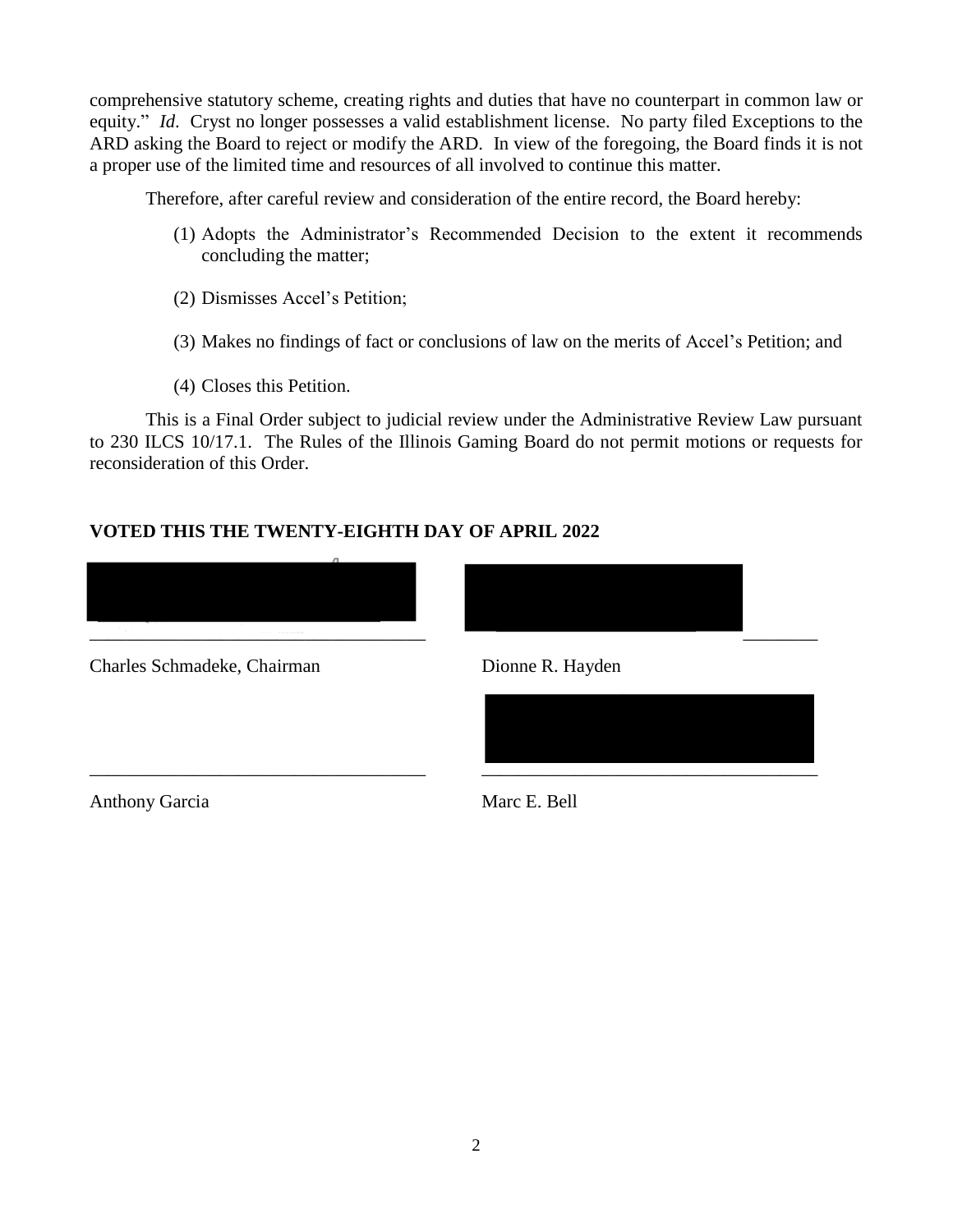# **STATE OF ILLINOIS ILLINOIS GAMING BOARD**

| ACCEL ENTERTAINMENT GAMING, LLC,                                                          |               |
|-------------------------------------------------------------------------------------------|---------------|
| Petitioner,                                                                               |               |
| $V_{\bullet}$                                                                             | No. 19-UP-034 |
| <b>ILLINOIS OPERATORS, INC. and</b><br><b>CRYST, INC. d/b/a PEPE'S MEXICAN RESTAURANT</b> |               |
| Respondents,                                                                              |               |

**RE: Cryst, Inc. d/b/a Pepe's Mexican Restaurant (License No. 140701599)**

### **ADMINISTRATOR RECOMMENDED DECISION**

This dispute comes before the Illinois Gaming Board (the "Board") under Section 1800.320(b) of the Board's Adopted Rules (the "Rules"). 11 Ill. Adm. Code 1800.320 (b). This Recommendation issues under Section 1800.320(b)(6) of the Rules. 11 Ill. Adm. Code 1800.320(b)(6).

On November 25, 2019, Accel Entertainment Gaming, LLC ("Accel") petitioned the Board for an Order: (1) declaring Accel's April 5, 2017 use agreement with Cryst, Inc. d/b/a Pepe's Mexican Restaurant (the "Location") to be valid for the placement and operation of video gaming terminals; (2) directing Illinois Operators, Inc. to immediately remove its video gaming terminals from the Location; and (3) allowing Accel to immediately install its video gaming terminals in the Location.

The Board non-renewed the Location's establishment license of effective February 10, 2022. Because the Location lost its video gaming license, Accel's Petition is moot and, accordingly, should be dismissed.

For the foregoing reasons, I recommend the Board enter an Order:

- 1. Adopting this Recommended Decision;
- 2. Dismissing Accel's Petition in the above-captioned matter; and